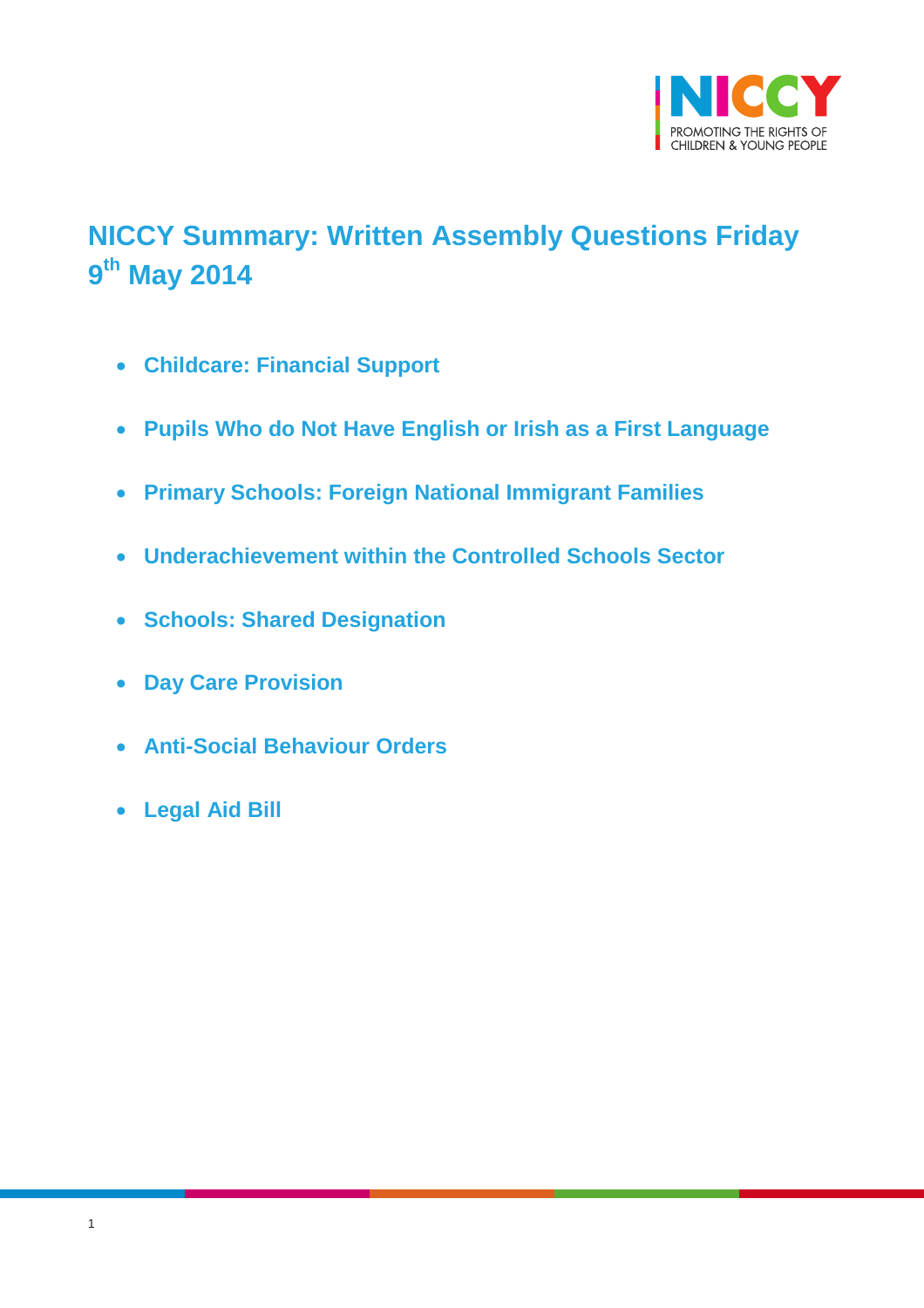

# <span id="page-1-0"></span>**Childcare: Financial Support**

Mr Agnew asked the First Minister and deputy First Minister whether the proposed financial support for 8,000 registered childcare places is sufficient to meet the need. (AQO 5999/11-15)

## **Mr P Robinson and Mr M McGuinness (The First Minister and deputy First Minister):**

The Bright Start School Age Childcare Grant Scheme aims to create or sustain up to 7,000 school age childcare places in low cost social economy settings. These will begin to address current unmet need for school age childcare services. We estimate that creating or sustaining 7,000 childcare places could require up to £15 million in grant payments over the next three and half years. However, the actual amount paid will depend on the number and quality of applications received over the three and half years that the Grant Scheme will operate. The School Age Childcare Grant Scheme will be kept under review and its performance will inform future initiatives in this area.

A second Grant Scheme, to create up to 1,000 new rural childminder places, is currently in development. The development process will establish the level of financial support required to deliver the proposed number of childminder places.

### [Back to Top](#page-0-0)

## <span id="page-1-1"></span>**Pupils Who do Not Have English or Irish as a First Language**

Mr McNarry asked the Minister of Education how many primary school pupils do not have English or Irish as their first language. (AQW 33153/11-15)

**Mr O'Dowd:** Figures collated from the 2013/14 school census indicated that there are 9,730 pupils in primary schools and preparatory departments (including nursery units and reception) that do not have English or Irish as their first language. This represents 5.7% of the overall primary school population.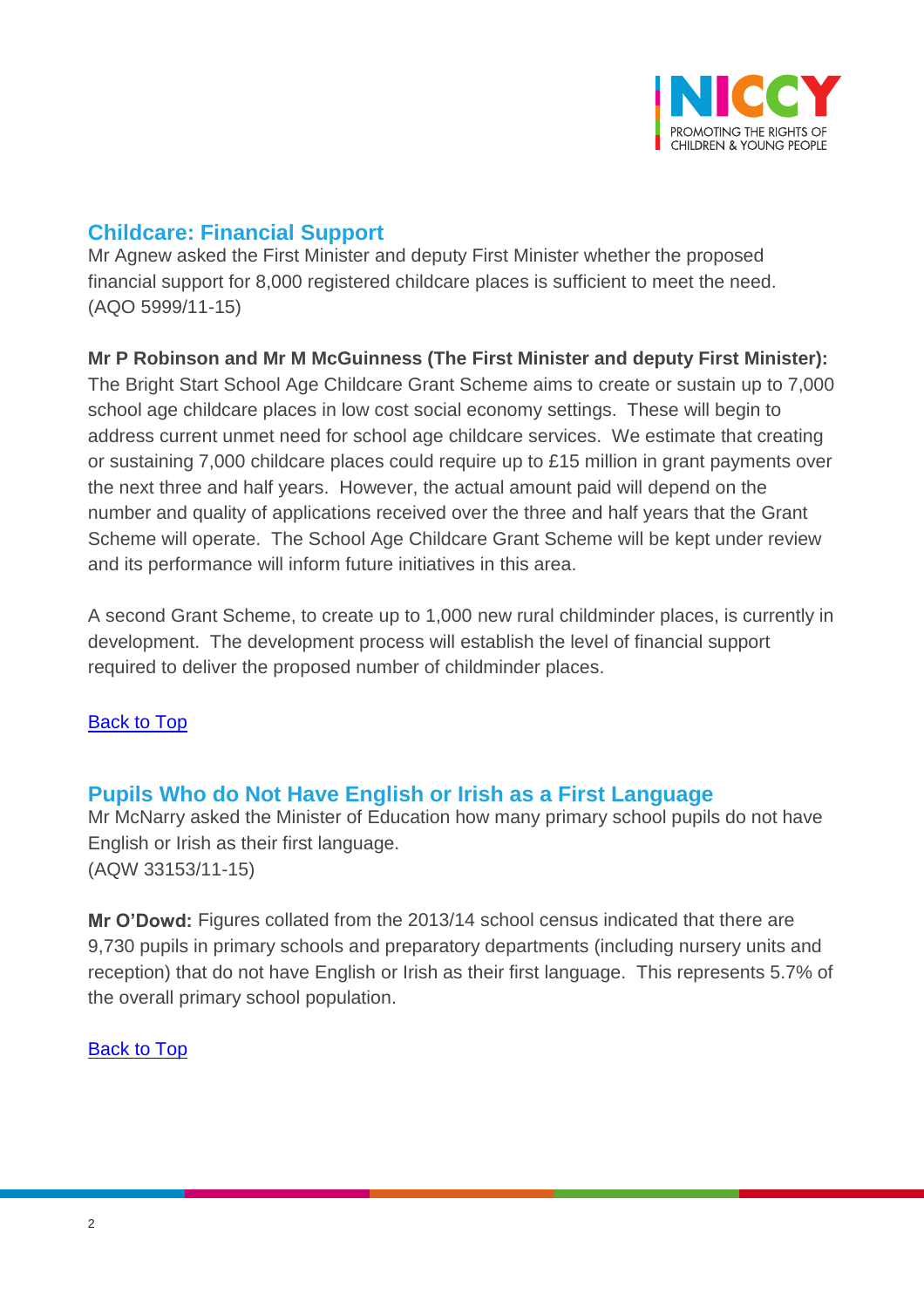

# <span id="page-2-0"></span>**Primary Schools: Foreign National Immigrant Families**

Mr McNarry asked the Minister of Education how many primary schools have

- (i) between 20 and 30 per cent; and
- (ii) more than 30 per cent of their total pupil numbers drawn from foreign national immigrant families.

(AQW 33156/11-15)

**Mr O'Dowd:** The Department does not hold data specifically on pupils from foreign national immigrant families. The data used instead to answer this question relates to pupils that do not have English or Irish as their first language.

Figures collated from the 2013/14 school census indicated that there are 25 primary schools (including nursery units and reception) with between 20 and 30 percent of pupils that do not have English or Irish as their first language, and 14 schools with more than 30 percent. There are 839 primary schools and preparatory departments in total.

#### [Back to Top](#page-0-0)

### <span id="page-2-1"></span>**Underachievement within the Controlled Schools Sector**

Mr Newton asked the Minister of Education what investment he has made, or intends to make, to address the levels of underachievement within the controlled schools sector highlighted in the recent Community Relations Council Report ( Nolan Report) 3rd Peace Monitoring Report.

(AQW 33164/11-15)

**Mr O'Dowd:** I welcomed the recent report of the Community Relations Council, which features the educational underachievement of working class Protestant boys, and the debate it has generated. I have said many times that our education system continues to fail too many young people. The attainment gaps are simply unacceptable and I am working hard to tackle this inequality wherever it exists.

In March, I announced changes to the way schools are funded by redistributing funding to target schools with high numbers of pupils from socially disadvantaged backgrounds and I have injected a further £10 million specifically targeting social deprivation into school budgets from April 2014.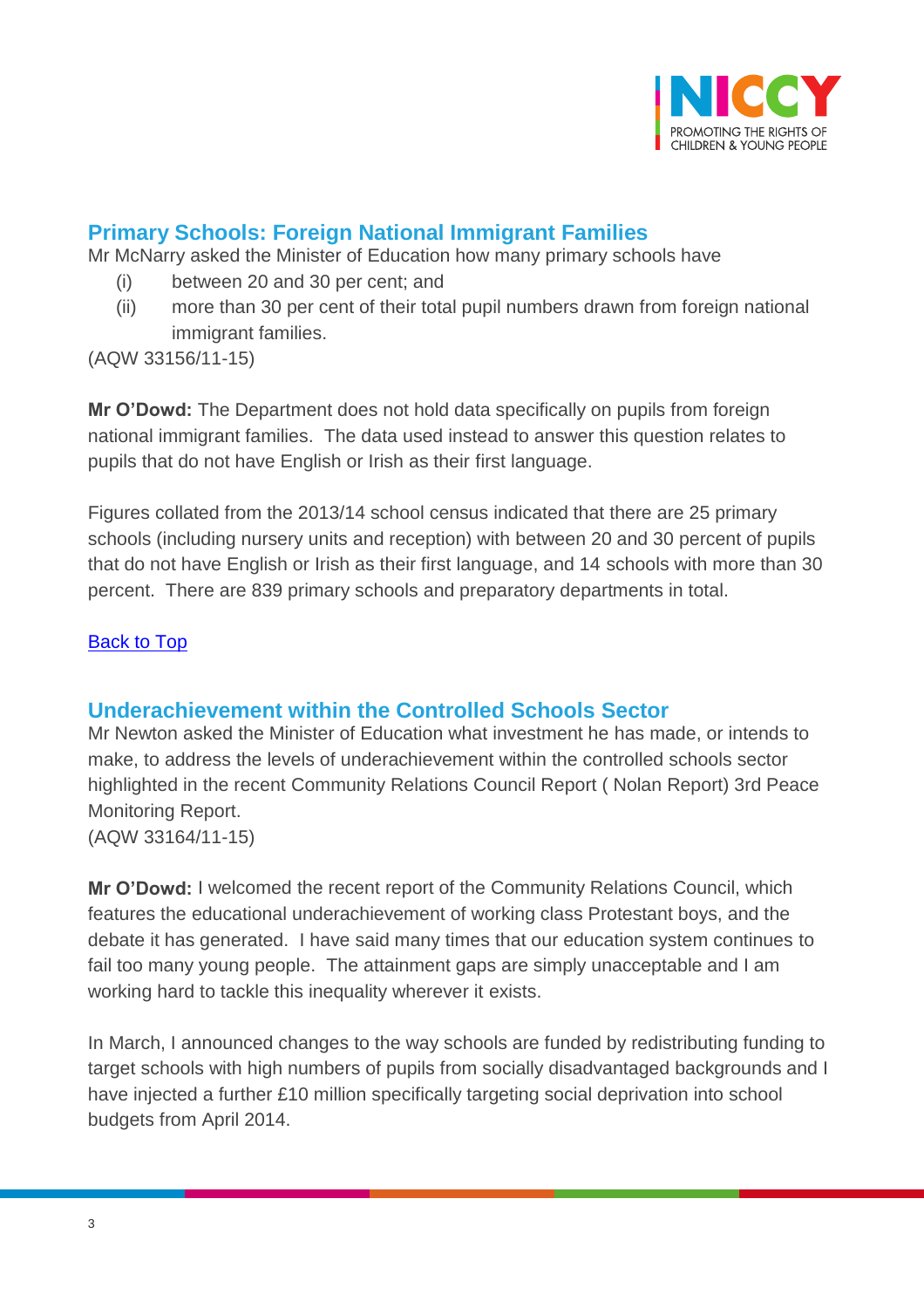

Additional funding is being made available to specific programmes to address educational underachievement in schools. These include £15.56million over three years on the Delivering Social Change programme to provide additional teaching support to pupils at risk of underachievement; £2million over the next two academic years for a literacy and numeracy Continuing Professional Development Key Stage 2/3 project; and an additional £500,000 per annum over three years to further support Area Learning Communities develop effective approaches to improving literacy and numeracy levels amongst disadvantaged pupils.

I have also targeted substantial resources towards disadvantaged communities through a number of programmes. These include the Sure Start programme, the Community Education Initiatives Programme and the Extended Schools and Full Service programmes. I am also funding the Greater Shankill Partnership Board through the West Belfast (Shankill) Community Project and the Community Education Initiatives Programme to provide educationally focused support to children resident in the area, this funding is approximately £120,000 per year for two years 2013/2014 and 2014/2015.

International reports tell us that we need to have a socially balanced school system to enable all pupils to perform better. However, while some schools persist in the use of academic selection, we will be unable to achieve this. There are also wider societal issues to be addressed that education authorities and schools cannot tackle on their own. [Back to Top](#page-0-0)

## <span id="page-3-0"></span>**Schools: Shared Designation**

Mr Lunn asked the Minister of Education to outline the minimum criteria which must be met before a school can be designated as shared. (AQW 33186/11-15)

<span id="page-3-1"></span>**Mr O'Dowd:** There are no plans to designate a school as 'shared'. The Programme for Government 2011-15 includes commitments to substantially increase the number of schools sharing facilities and to ensure all children have the opportunity to participate in shared education programmes by 2015. Consequently all schools should be engaged in shared education.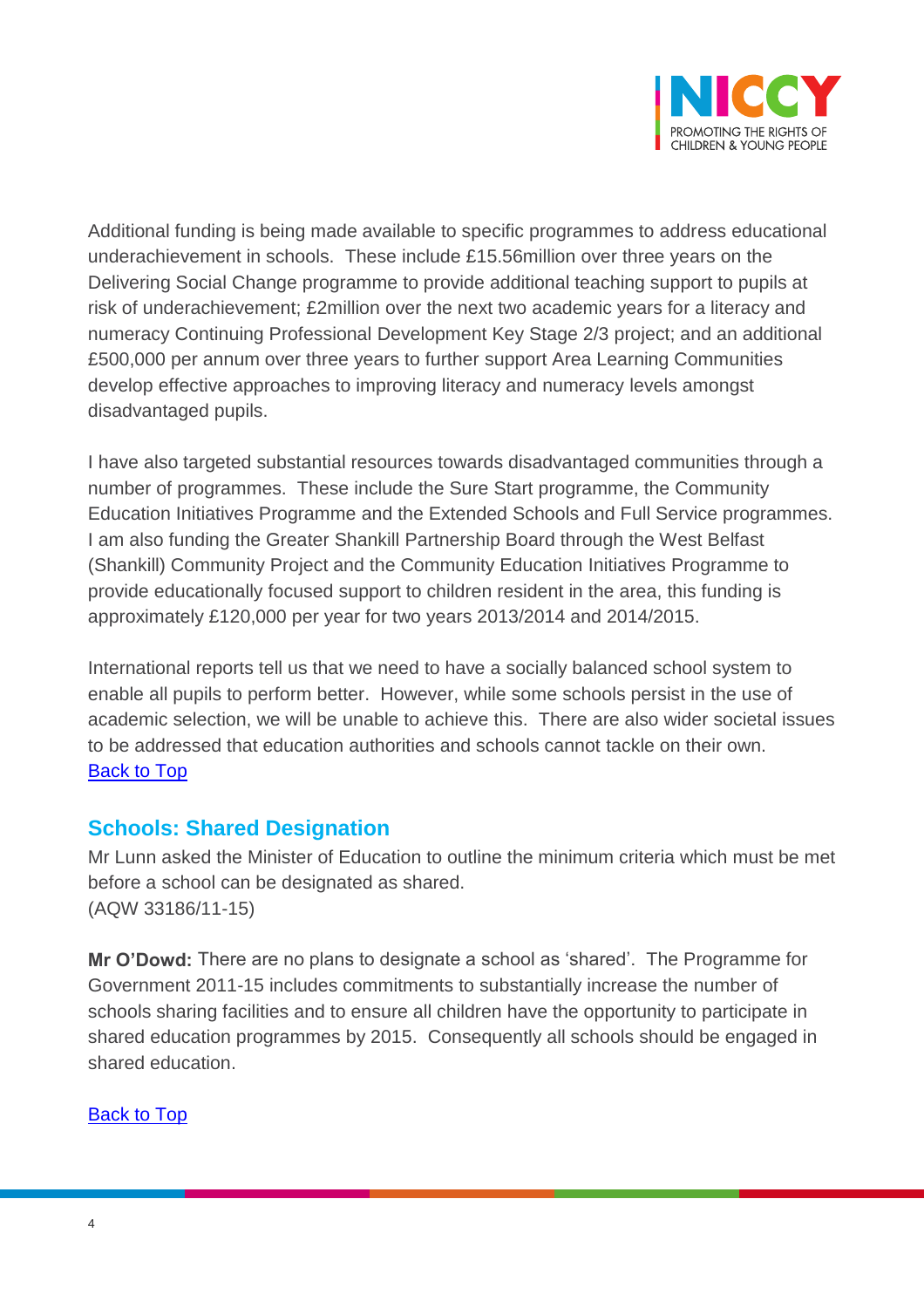

## **Day Care Provision**

Mr McMullan asked the Minister for Employment and Learning when the transitions interdepartmental working group, which was established to address gaps in day care provision, will meet parents and carers in East Antrim. (AQW 33044/11-15)

**Dr Farry:** The transitions interdepartmental working group is considering gaps in the provision of post school services for young people with a severe learning disability. The group, which my Department is chairing, plan to meet with stakeholders, including parents and carers, as part of its work within the next 4 weeks.

#### [Back to Top](#page-0-0)

## <span id="page-4-0"></span>**Anti-Social Behaviour Orders**

Lord Morrow asked the Minister of Justice how many Anti-Social Behaviour Orders have been

- (i) sought;and
- (ii) granted at Dungannon Court in each of the last two years to date, broken down by ;
	- (a) Crown Court;
	- (b) Magistrates Court; and
	- (c) Youth Court.

(AQW 33010/11-15)

**Mr Ford:** The most up-to-date statistics from the Northern Ireland Courts and Tribunal Service show that there have been no applications for an Anti-Social Behaviour Order and no Anti-Social Behaviour Orders made at the Crown Court, Adult Magistrates' Court or Youth Magistrates' Court in Dungannon during either 2012 or 2013.